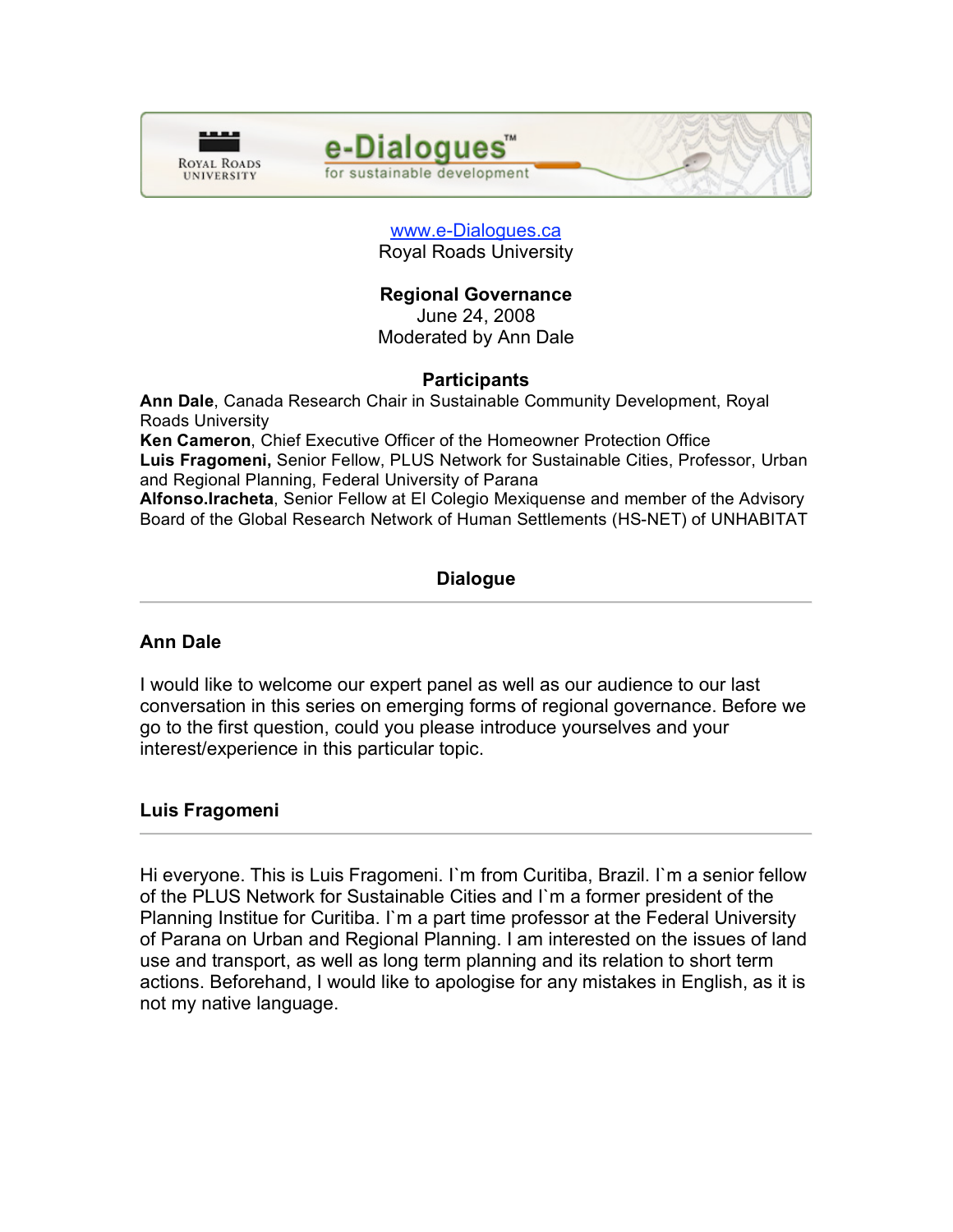Welcome, Luis, the issue of transportation is so crucial, and yet, many communities have heavily invested in less sustainable infrastructure choices, thus, transition strategies and financing options are paramount, and for those scale of decisions we are very dependent on good governance.

### **Alfonso.Iracheta**

My name is ALFONSO IRACHETA. I'm a Mexican researcher in urban issues. I'm a Senior Fellow at El Colegio Mexiquense and member of the Advisory Board of the Global Research Network of Human Settlements (HS-NET) of UN-HABITAT. I believe the main question posed by this dialogue is relating the future of great urban concentrations composed by several administrative entities wich are no necessarily acting in a coordinated way. On the other hand, what is the role of citizens and their organizations regarding these phenomena? This is the core of modern governance.

### **Ann Dale**

Welcome, Alfonso, you pose a seminal introduction into our first question. May I remind everyone that you can include websites, attach documents or power-point presentations in your postings to share with our 'listeners'. Welcome Ken, let's get to our first question, What are some of the governance challenges with a growing city from your experience, and how has your city/region tackled these issues?

### **Ken Cameron**

Greetings. This is Ken Cameron, currently Chief Executive Officer of the Homeowner Protection Office, a provincially owned corporation to provide consumer protection for new home buyers in British Columbia.

I have had a long involvement with regional governance, having worked in the Province of Ontario in the 1970s in the establishment of new regional governments there, including an assignment as Executive Director of the Royal Commission on Local Government in Metropolitan Toronto.

For most of the time since my return to my native British Columbia in 1978, I have been involved in senior planning positions with the Greater Vancouver Regional District, most recently as Manager of Policy and Planning with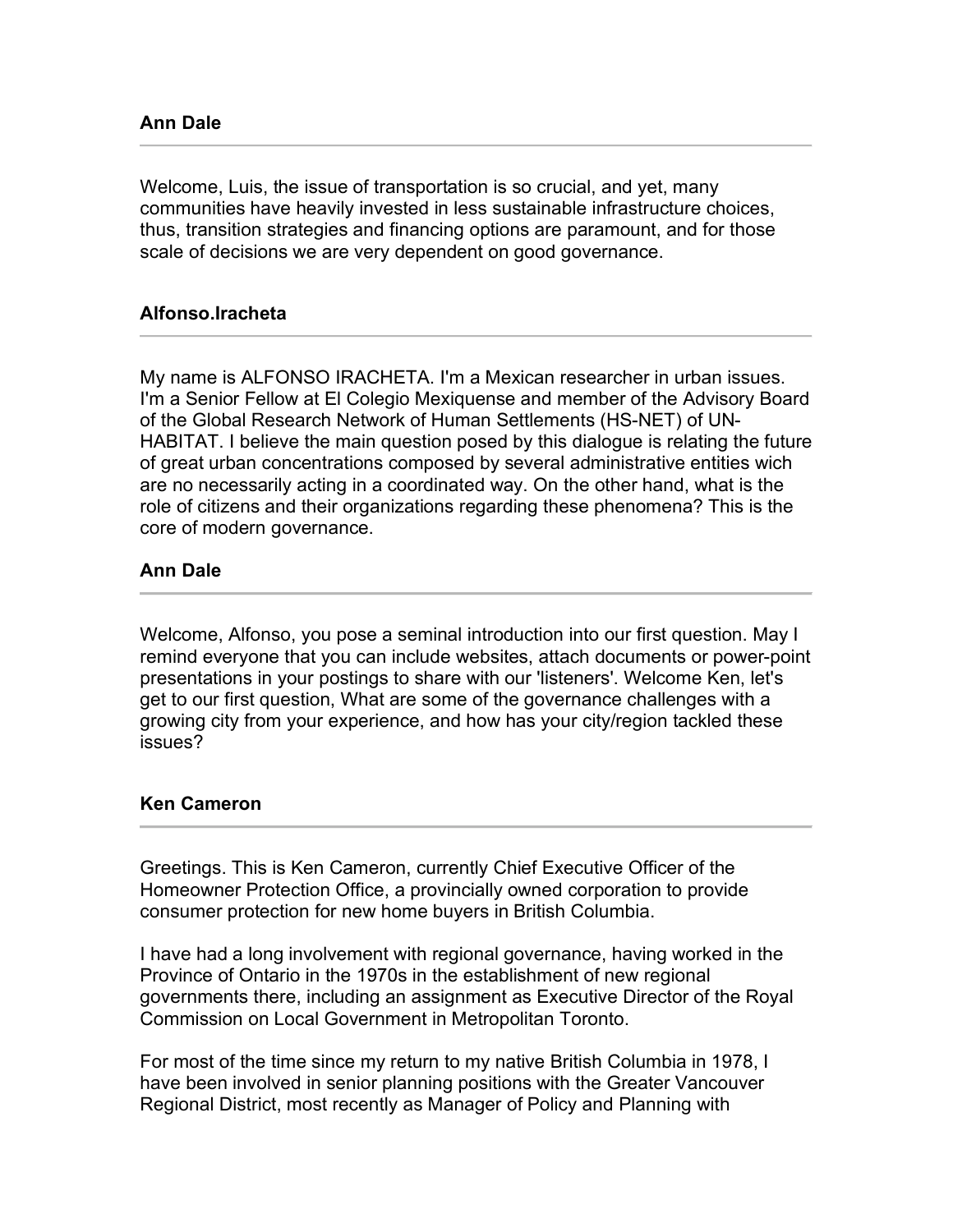responsibility for planning for growth management, water, liquid waste, solid waste and air quality. I was Regional Team Leader for CitiesPlus, the gold award winning Canadian entry in the International Gas Union's competition for 100 year sustainability plans.

In September 2007, in partnership with former Vancouver mayor and former British Columbia Premier Mike Harcourt, I published a book entitled "City-Making in Paradise: Nine Decisions that Saved Vancouver" (available at a handsome discount from Amazon.ca, with all authors' proceeds going to the International Centre for Sustainable Cities!).

I believe strongly that the regional scale of urban governance is where the most important work is to be done to secure a sustainable future for the people of our planet. We must manage urban regions better if we are to avoid a future of human misery, environmental degradation and potential extinction of many species, including the human species.

### **Ann Dale**

I strongly recommend the book that Ken has referenced, it is a rich history of the development of Vancouver, and what has contributed to making it rank as one of the world's most liveable cities, albeit with problems, as we all struggle with changing roles and accountabilities, which it seems sometimes as if our governments are incapable of addressing in a rational way.

# **Luis Fragomeni**

Our governance challenge in the Metropolitan Region of Curitiba (3.3 million inhabitants) is that the metropolitan plan is not a mandatory plan, it`s a reference for local authorities to consider in their own local plans. It depends very much on the political relationship between State (regional government) and local government. E.g.: integrated management of public transport. Curitiba`s local company contributes to metropolitan planning supported by a very thin agreement between State and other metropolitan municipalities. I believe the future will be the merge of all local authorities into a metropolitan public transport company. An obstacle to that is the political "distance" between governor and mayors.

### **Alfonso.Iracheta**

Alfonso, when a city has been planned around cars, what are the transition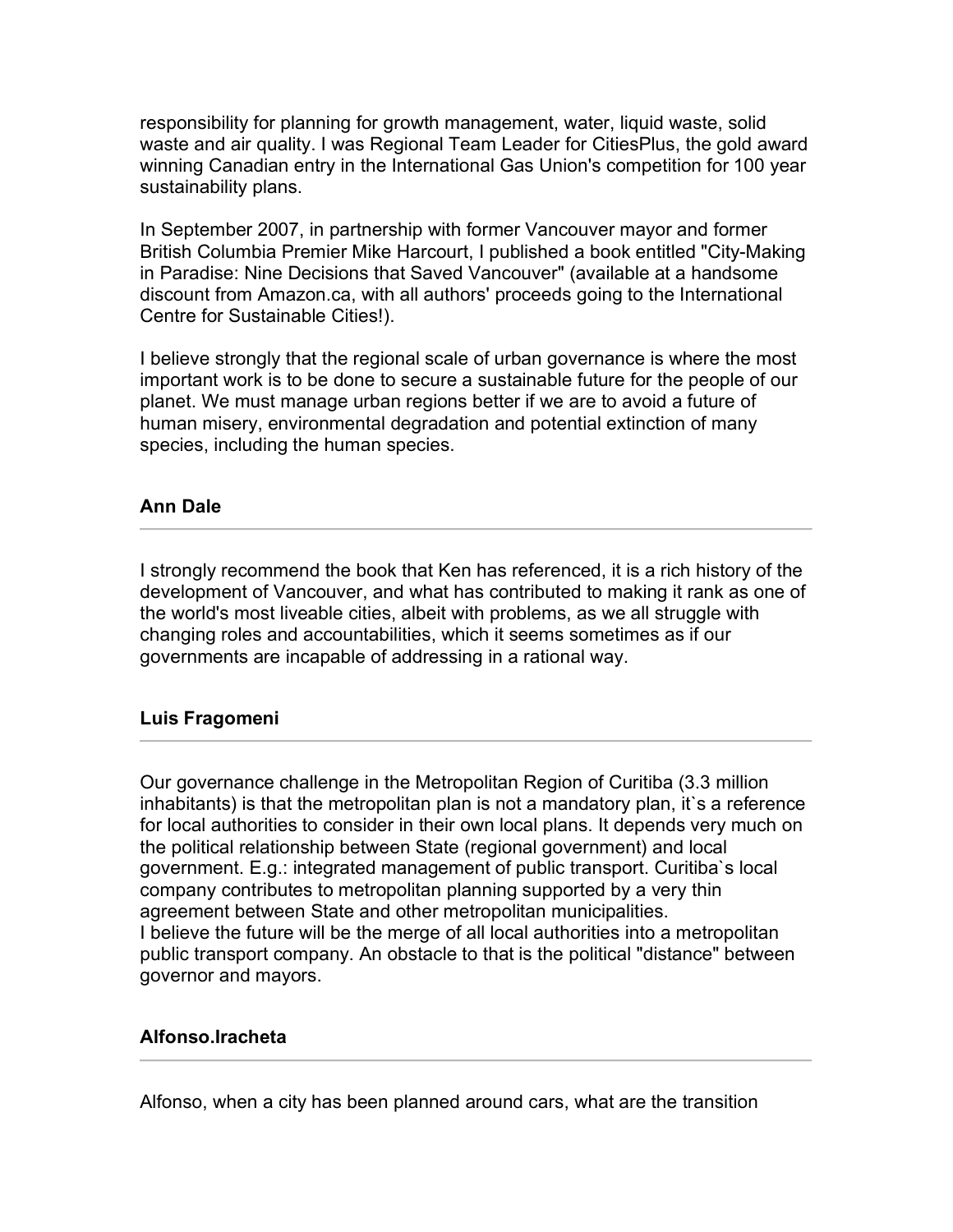strategies for governments to move to more sustainable development. I believe there was a city in the United States that tore up its freeway, but at a cost of billions and billions of dollars?

## **Ann Dale**

Luis, are you saying then, that large urban centres need centralized planning? On Vancouver Island, for example, we have 13 municipalities, all with their own services?

### **Luis Fragomeni**

Curitiba has 14 municipalities in the first metropolitan ring. A service such as transport needs to have a regional rationale. Local authorities have the attribution to manage their own local transport. The issue becomes how to organise a system, or an environment, where the basic rules for transport operation are taken as a pact and the level of local authorities individual decision-making ability. This is an exercise that happens in Curitiba today, although in a very thin line.

PS: Alfonso, when were you in Edinburgh? I was there in 78-79.

# **Alfonso.Iracheta**

Pehaps Luis comment about Curitiba's planning system limitations (even though Curitiba is one of the best in LA) and Anne comment on centralized planning allow me to pose the question of INSTITUTIONS to govern great cities. We have not reach in Mexico a national agreement so each municipality coordinates it self with neighbours in order to attend metropolitan issues and services. Therefore, I believe that more than centralized planning it is needes a strong agreement, incentives and instruments for all municipalities cooperate; it is also needed a long term view of the metropolis shared by authorities and by social actors, epecially those who built and rebuilt cities.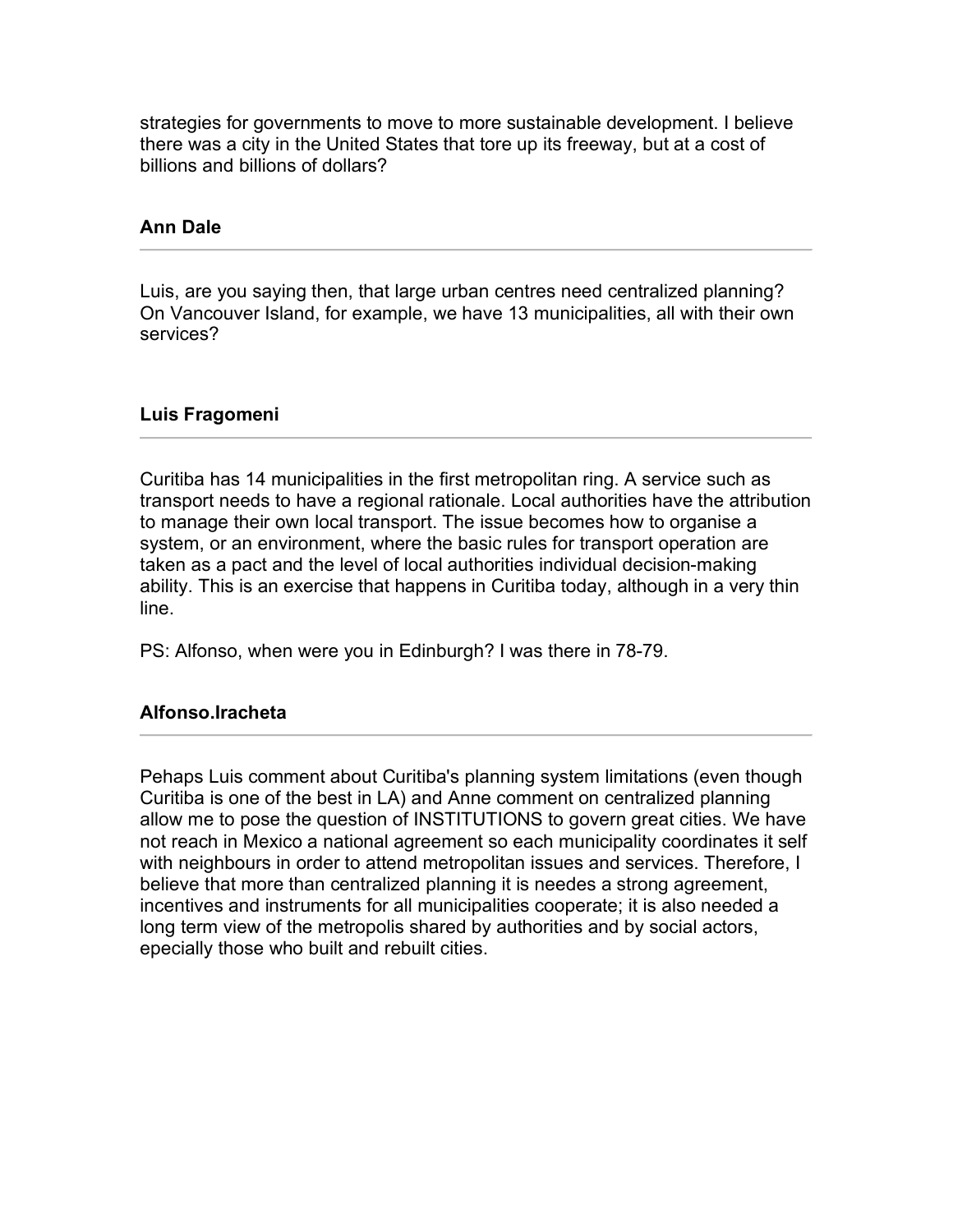Before we get too far, I'd like to share the concept of the "organic" city that we develop in the book.

If you mentally erase all the political boundaries in an urban region, you find a functioning entity that can be understood as a whole as well as a series of interdependent parts. Its boundaries are where the markets for land, housing, labour, urban transportation and commerce intersect. Like a plant or animal, this organic entity has different parts that perform different functions, all necessary to the success of the whole.

Governance for such an entity is not exclusively the function of any individual authority, even a local government. It is rather the interaction of a variety of local, regional, state/provincial, national and even private and non-governmental decision-makers in a matrix of inter-related authorities.

The primary need of such entities is to have the capability to develop and pursue widely-accepted plans, plans that not only integrate growth management and transportation, but also provide for environmental protection, protection of natural areas, public security and so on. Such plans provide a common focus for decision-makers and reference points for leaders throughout the system over the long periods of time necessary to bring plans to fruition.

### **Ann Dale**

Ken, any lessons we can take from the Greater Vancouver Regional District?

### **Ken Cameron**

I would say the main lessons are:

- build collaborative processes based on voluntary cooperation at the local level focused on shared values

- recognize and exploit interdependencies to find solutions that are the answer to more than one problem: eg. promotion of regional town centres brings origins and destinations together, which makes non-auto transportation solutions more viable, improves air quality, reduces greenhouse gas emissions and increases housing choice and affordability.

- actively seek the participation of other key actors in the regional governance matrix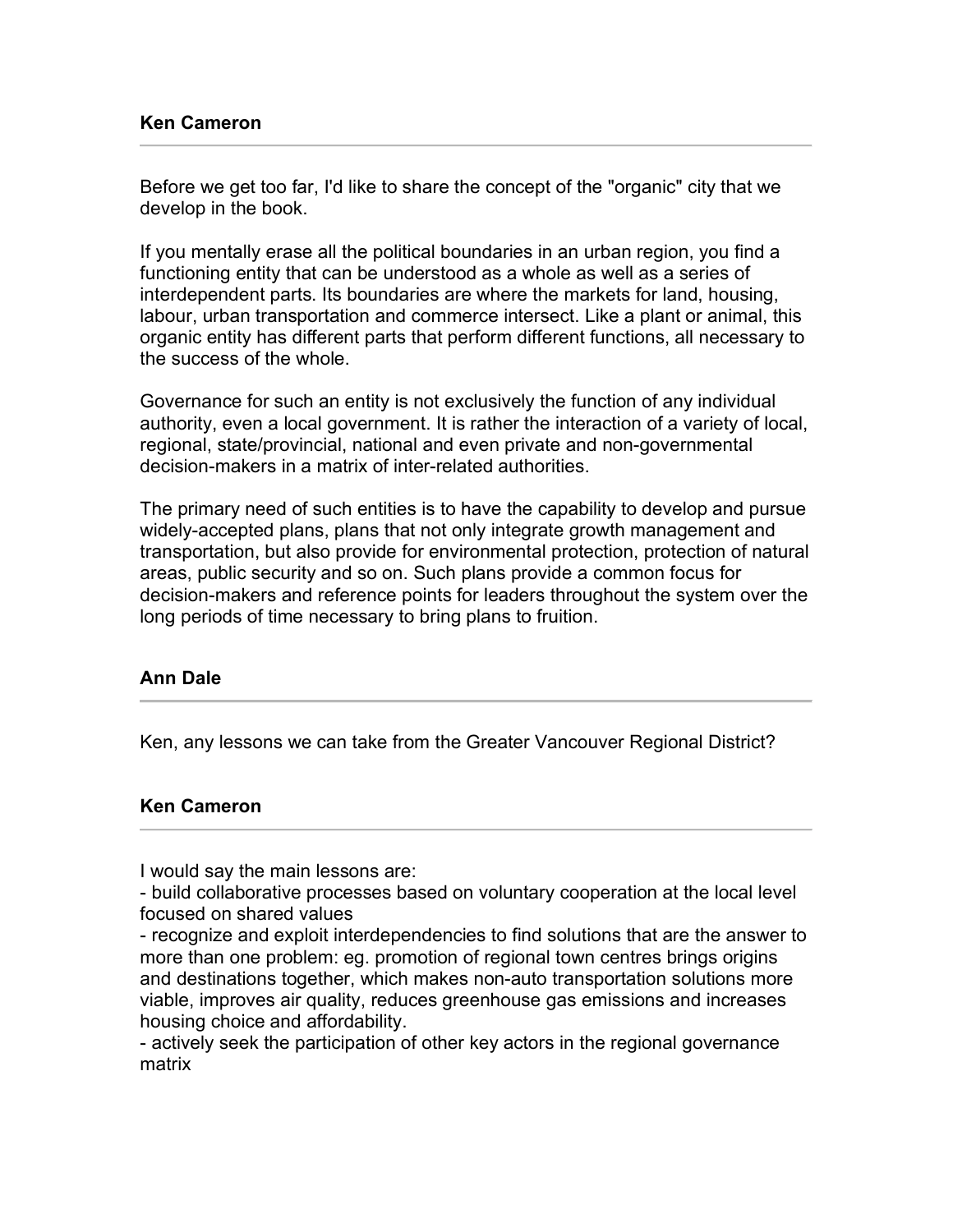## **Alfonso.Iracheta**

PS. Porra, Fragomeni amigo. We were classmates at Edinburg's University (78- 79).

Ken. Excellent analysis. The question of the whole (functioning entity) and its parts, being each one a whole by itself poses the question of RELATIONSHIPS, because each part relates with others in a different fashion and intensity (sectorial and spatial). My worries relate with politics, because municipalities ruled by different political parties do not recognize these relationships and less recognize being part of a whole (the metropolis). That's why we need strong intermunicipal agreements and a general view (plan) for the whole.

#### **Luis Fragomeni**

Colleagues, are we talking about more fluid political boundaries based on function and scale of the problem?

It seems we all agree it is necessary to have a regional reference, vision, be it a plan or a set of values that local authorities should take into account on their own planning system. When I mention planning system, community is included. If this vision is accepted, then, the issue is complying with the metropolitan plan because it`s mandatory or because the city has decided to adhere to it? The last format is being more the case in Brazil where municipalities associations are being formed to perform metropolitan functions and services. E.g.: metropolitan waste management, water supply, transport, ...

PS: Pô!! Alfonso, viejo amigo! Saudades dos bons tempos!! Escreva depois: lhfragomeni@vertrag.com.br

#### **Ken Cameron**

I can't overstate the importance of leadership and how the culture of leadership is developed. Because the Greater Vancouver Regional District is a federation model in which power is delegated upward from the local level, leaders need to emerge from local municipalities who can champion the broader planning processes as being the best way for each locality to secure its own future. Development of such leadership is not a systematic process, and so it is sometimes there and sometimes not there. I am impressed with several US cities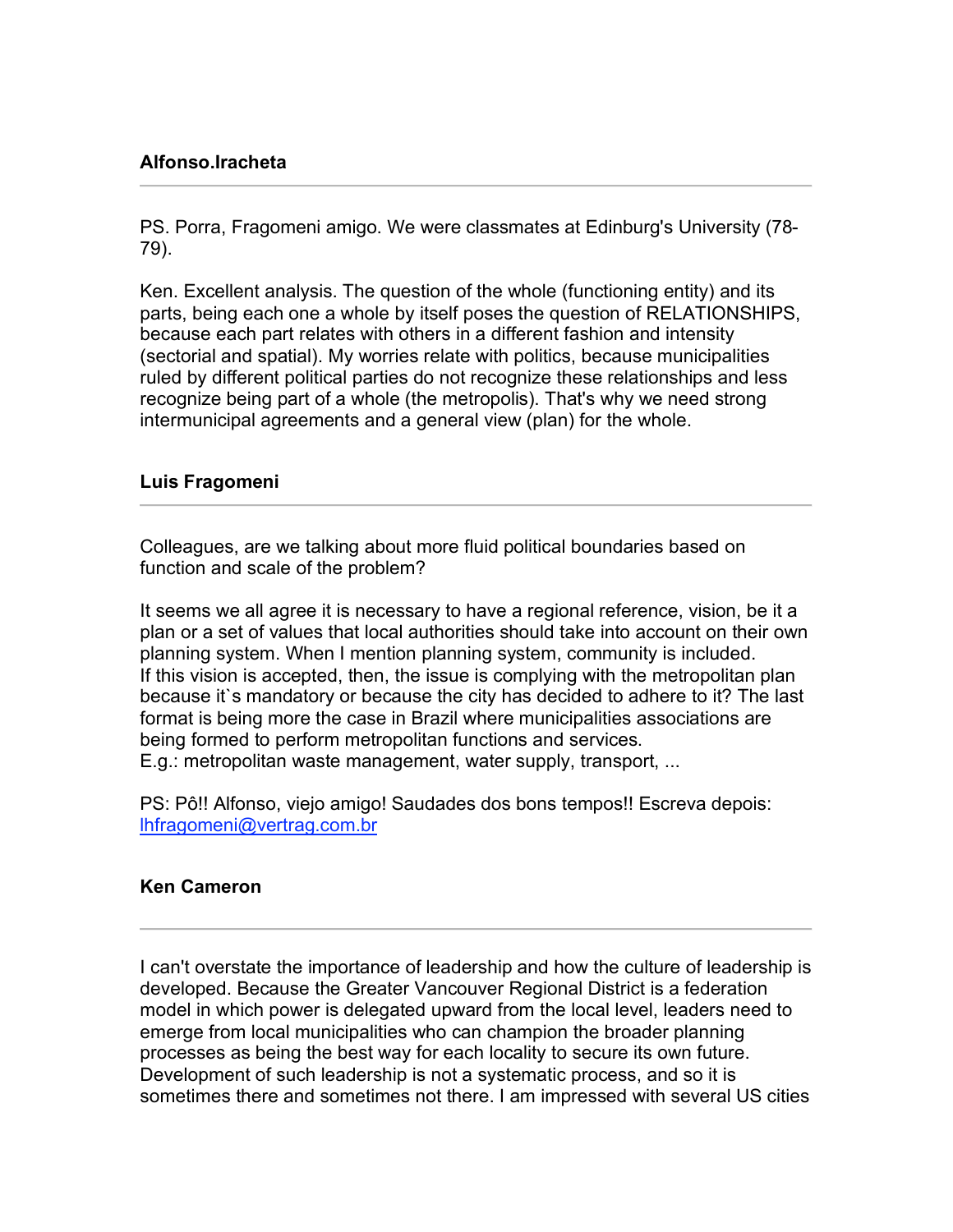(eg Seattle, Atlanta), which have leadership development programs where large delegations (up to 100) representing all sectors have intensive study sessions to see how other cities work. Ironically, many of these groups come to Vancouver to look at our successes, even though leadership development is not one of them.

As to regional governance trends, I think the megacity trend (forced amalgamations) is over in Canada, if only because most of our major cities have been through that experience. Certainly another trend here is the creation of special purpose bodies for transportation (or modification of existing bodies) that are more and more separated from growth management planning, local government and the transportation system users.

#### **Luis Fragomeni**

Shared values is visioning, which requires leadership for continuity without selfassurance. Rigid administrative boundaries do not necessarily reflect the real boundaries of the functions and services required in a metropolitan region, so they need to be fluid, that means, politicians could talk to different politicians for the performance of specific services and functions.

#### **Ann Dale**

Integrated, systems approach, co-ordination are some of the themes I heard. Let's now move to our second question of the day, What are some of the emerging trends in regional governance? Another central question for me is how to ensure that plans are actually implemented on the ground, and elected officials accountable for their implementation, any suggestions?

### **Alfonso.Iracheta**

Emerging trends in regional governance are not clear in Mexico because neither national nor state governments. have a clear idea of territorial impact of development; that is to say, they are clearly occupied in investing and creating new sources for the economy which are new roads, new cities, ports, beach resorts and so forth. The question is what environmental and spatial price are we paying? who is in control of the spatial and environmental outcomes? As a local response to these pressures, many Mexican cities have developed a proper governance scheme through the so called Local Planning Institutes which have at least 3 orientations: 1. Are ruled by a social council WITH the local government; 2. Have an integrated regional view of planning. 3. Have a long term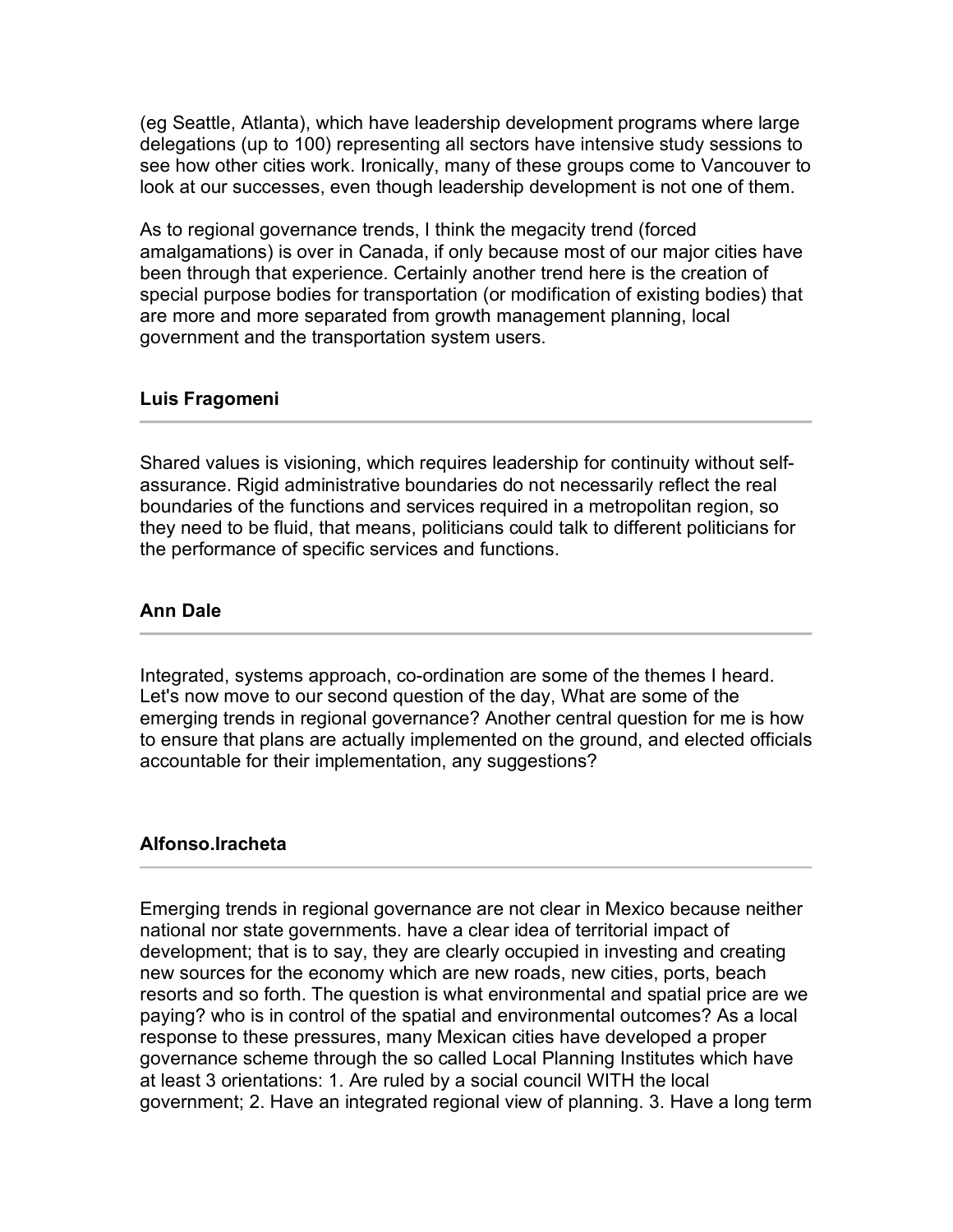development plan. They are very young but we are supporting them because they are emerging from a more clear governance idea.

#### **Luis Fragomeni**

Alfonso, are you talking about institutions such as "INPLAN" in Chiuaua?

### **Alfonso.Iracheta**

Exactly Luis. I'm helping Chihuahuas IMPLAN and many others so they can accomplish the 3 orientations I suggested.

#### **Ann Dale**

Let me ask you then, pretend you have a blank slate to design a governance model for a large urban sustainable city, what would your ideal model look like?

#### **Luis Fragomeni**

I believe a model for a large urban sustainable city should have as basis an strategic plan, focused on environment, transport and land use. It should provide support to local community plans, and the strategic plan should also be monitored and assessed by an independent community body.

#### **Ken Cameron**

What a challenging question, Ann!

I would approach it this way. Local governance has two functions: representation and service delivery, and efficiency and effectiveness of the two functions can get out of synch with each other in large conurbations. Having said that, if starting from scratch I would go for a single political entity for the urban region and look to mechanisms, perhaps including modern technology, to allow effective representation of citizens and neighbourhoods. The mandate and expectation of this entity would reflect the importance of planning within the concept of a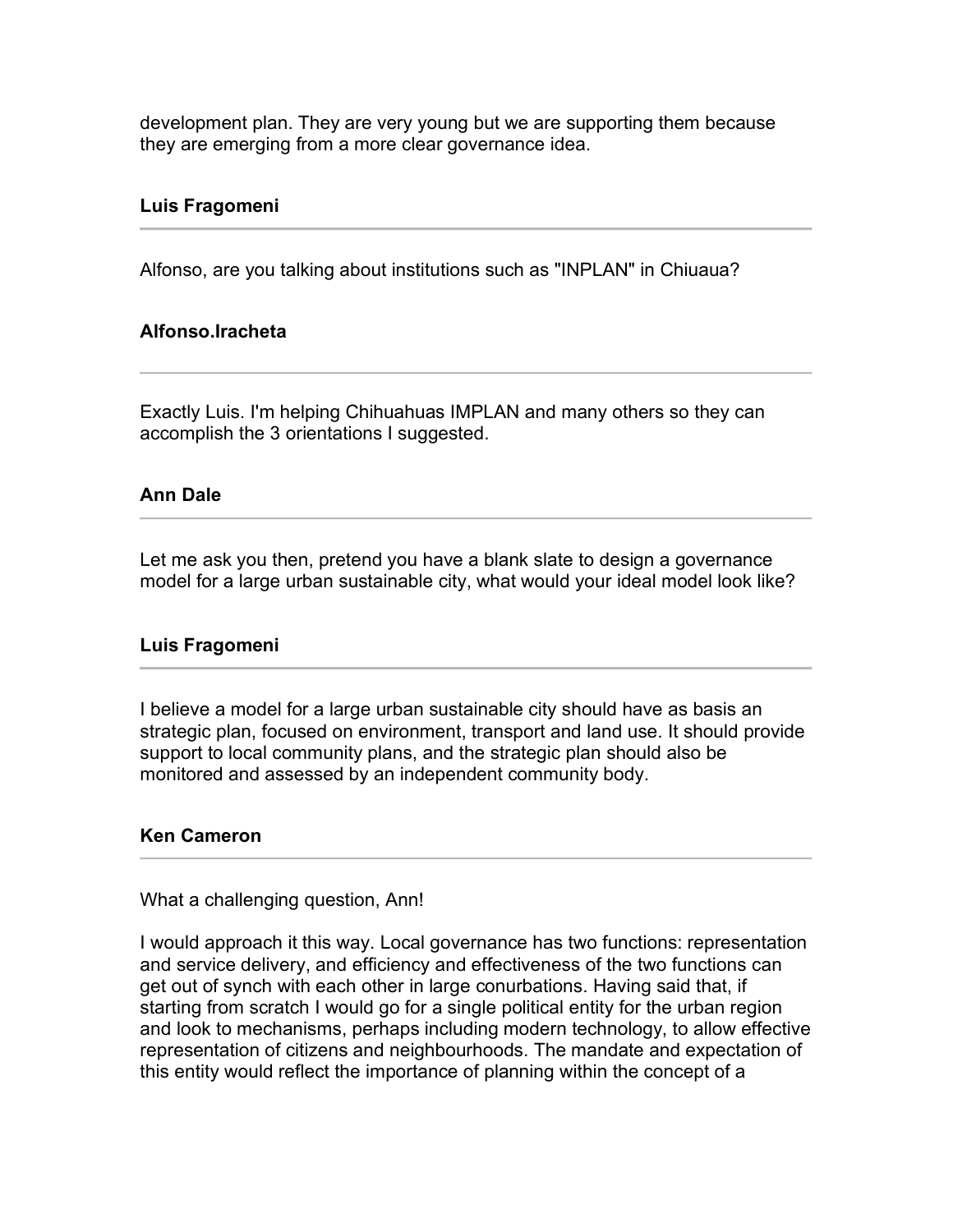decision-making matrix that involves all other parties.

## **Alfonso Iracheta**

Firstly, should emerge from a real participatory process. I mean a co-responsible agreement among social actors and the government. The outcome of such an agreement should be a compromise to do each one of the stakeholders what has signed up. If everyone gains because of the agreement, its potential of implementation is very high. Secondly, a clear and shared long term view of the city / metropolis / urban region. This view stated in a plan (the strategic plan proposed by Luis) will become the guidance for all social actors when investing and taking decisions.

To attain these we have to put spatial-environmental planning in the highest level of politics, so it becomes part of every day political decision making processes.

Dear friends. Unfortunately I have to quit the dialogue because a situation I have to attend to in this precise moment. It has been a great pleasure and a beautiful challenge to talk with you. I hope we will meet again. My best regards to you Ann, Luis, Ken.

### **Ann Dale**

The time frame for such a strategic plan, 100 years? My own research in sustainable community development shows that those communities who seem to be on a more sustainable pathway are those with a 100-year planning horizon.

#### **Luis Fragomeni**

The time frame has been a topic with a lot of discussion in the Plus Network. Common sense is that long-term is more than 20 years and visioning must be continuously updated based on the intelligence built on short-term experiences and actions.

I think the issue is not the a 100-year cycle, but how you build a vision or a longterm plan with legitimacy and anchored in a sustainable organization.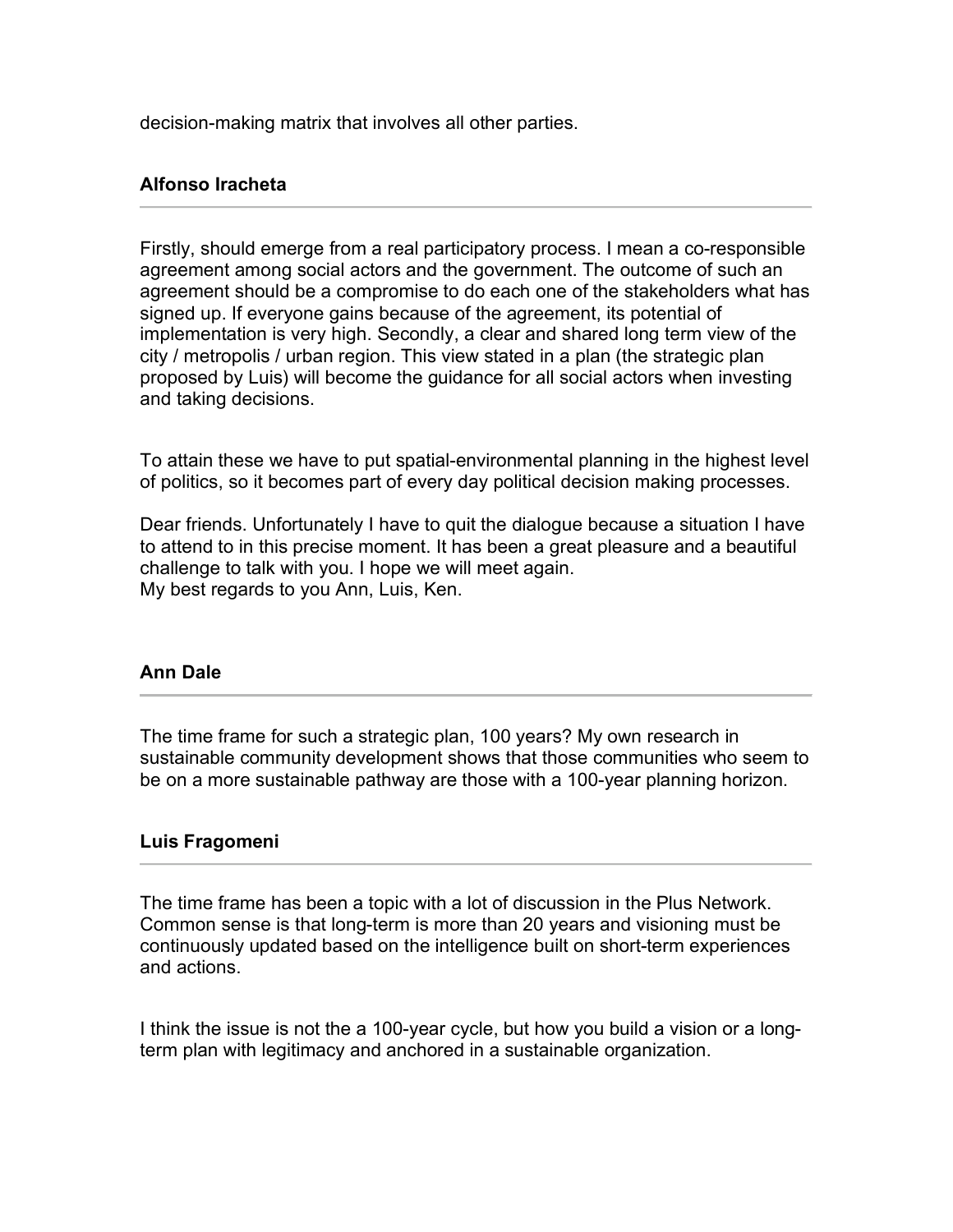#### **Ken Cameron**

Our experience with CitiesPlus was that if our perspective was only 40 years or so, all our existing plans looked rosy. It was only when you added in what we know about the 50 to 100 year time frame that we realized that we have to get on a more sustainable path now.

This is emphasized by the comments from the NASA scientist who identified climate change 20 years ago, who is saying now that we may be reaching (or have passed) some tipping points where the climate system takes control of itself.

#### **Ann Dale**

Thank you, Alfonso, for your participation. A question from the e-audience to our panel, how do you break down the silos in current government models?

#### **Luis Fragomeni**

You could break the silos through a participatory visioning and budgeting process. The experience of Porto Alegre in Brazil has shown the benefits of these practices to foster collaborative planning.

#### **Ann Dale**

Luis, key point, without aligned enabling budgeting processes to support the changes you wish to see, the more things change the more they stay the same.

#### **Ken Cameron**

Our experience at the Greater Vancouver Regional District was that you have to blow up the functionally based organizations (Water Department, Sewerage and Drainage Department, etc) and replace them units that have comprehensive responsibilities, particularly for planning, but also for other functions such as operations and maintenance.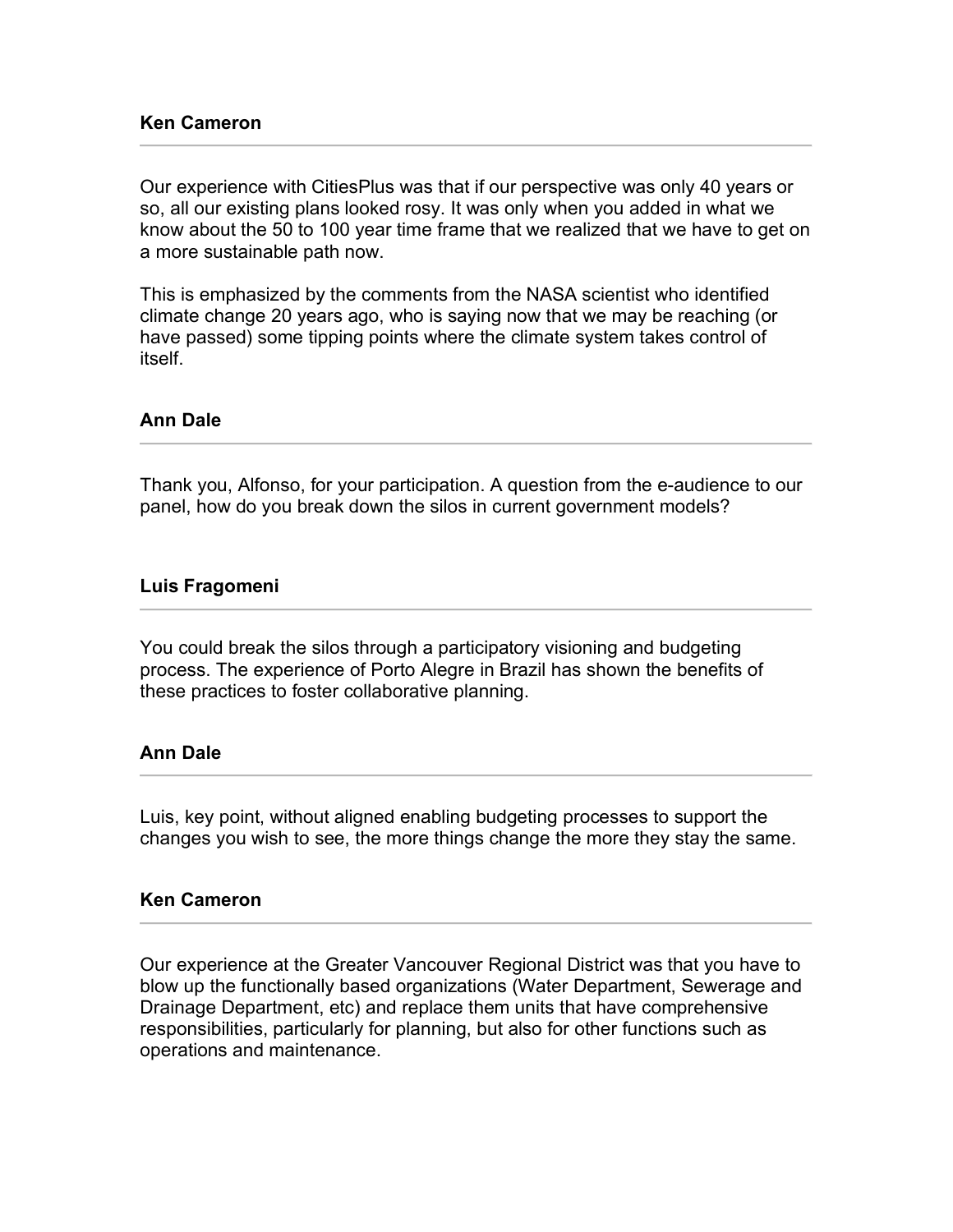I reiterate the power of planning as a unifying and coordinating process.

## **Ann Dale**

I wonder what transportation systems we would have put in place if we had planned for 100 years. One of the fundamentals may simply be energy, which of course, encompasses transportation, how we move ourselves and goods. To pick up on some earlier comments, effective governance for sustainable community development and leadership would mandate 100-year planning cycles, beginning with all levels of government. I wonder, would this somehow or other break the short-term electoral cycle problem?

## **Ken Cameron**

It would certainly help. I note that British Columbia is mandating climate change strategies in official community plans and regional growth strategies. That should help put the right focus on energy, particularly combustion of fossil fuels for transportation, and on the long term view.

### **Ann Dale**

Gentlemen, it has been a pleasure talking to you today from our respective communities, and Ken, may I say it has been a delight to talk to you again, I remember meeting you at UBC many, many years ago, and have long wanted to reconnect. Luis and Ken, if you had only one last idea to share with us, what would it be?

### **Chris Ling**

We would be grateful if you could complete our post-dialogue survey at:

#### http://www.survey.crcresearch.org/?sid=7

Please answer as soon as possible and thank you in advance for helping us with this work on e-Dialogues.

Also there has been a vibrant discussion in the Audience - this discussion is open for 24 hours, so if you are able please take the time to join them and